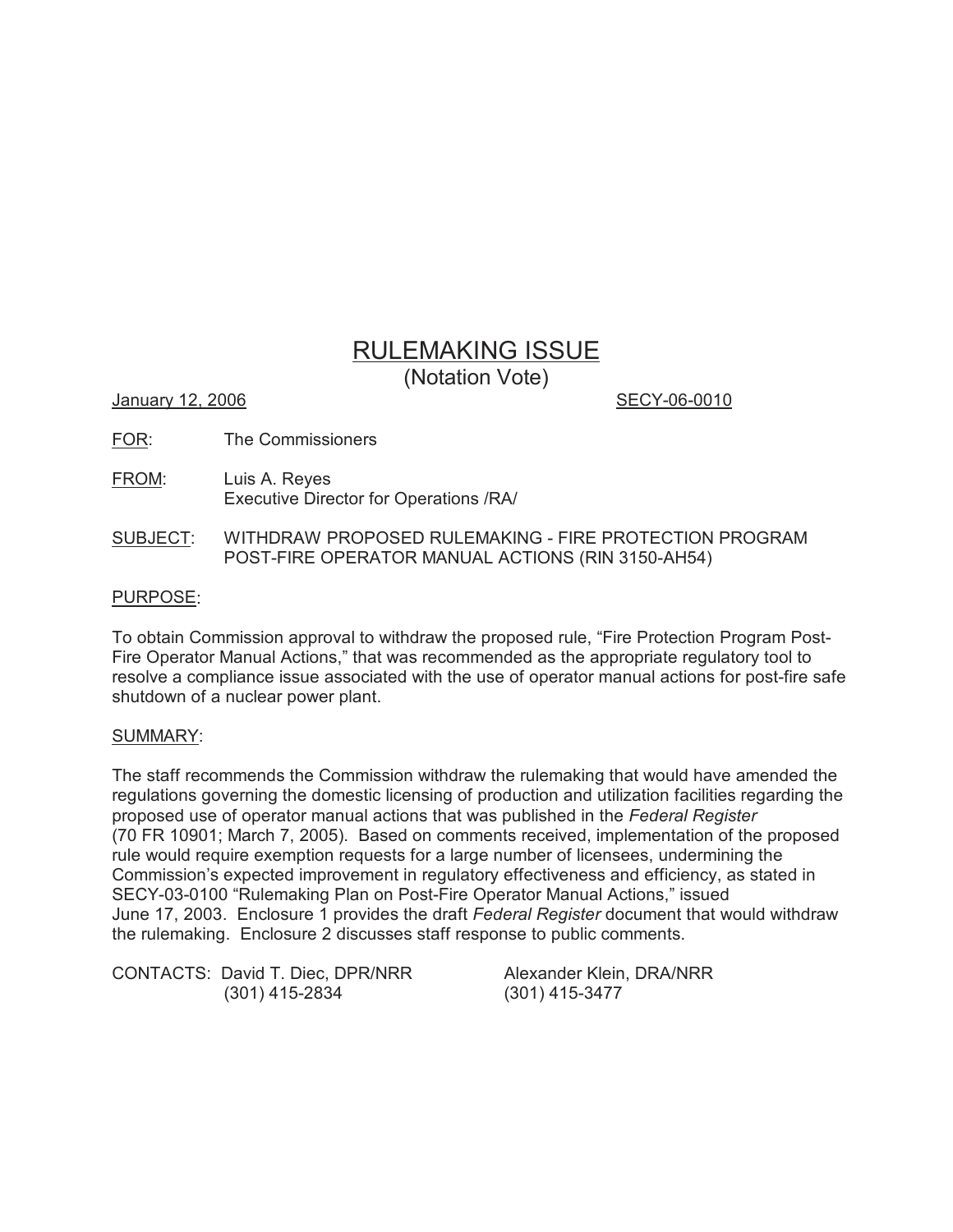Upon receiving Commission approval to withdraw the proposed rule, the staff will issue a Regulatory Issue Summary (RIS), as part of a generic communication plan. This RIS will reiterate NRC's compliance expectations with respect to the use of operator manual actions. The staff will also continue to inspect licensees' fire protection programs using the Reactor Oversight Process. The draft RIS is included as Enclosure 3.

A number of licensees intend to address closure of operator manual actions by implementing a new fire protection licensing basis through 10 CFR 50.48(c). As of December 31, 2005, a total of 37 plants have submitted the letter of intent to adopt 10 CFR 50.48(c) requirements.

The resources necessary complete actions addressed in this SECY are included in the budgets for NRR and RES for FY 2006 and 2008.

#### BACKGROUND:

In SECY-03-0100, the staff recommended a revision to the reactor fire protection regulation contained in Appendix R to 10 CFR Part 50 and associated guidance to resolve a regulatory compliance issue. This initiative would revise the existing regulations to allow use of operator manual actions in lieu of fire barrier separation protection to achieve and maintain hot shutdown in the event of a fire where redundant trains are located in the same fire area, without the need for the NRC to issue exemptions. The anticipated outcome of this rulemaking was to reduce unnecessary regulatory burden and maintain NRC effectiveness and efficiency by reducing the need for licensees to prepare exemption requests, and the need for the NRC to review and approve these requests.

In an SRM dated September 12, 2003, the Commission approved proceeding with this rulemaking. In that SRM, the Commission directed the staff to leverage its past experience to develop the operator manual action acceptance criteria. On December 22, 2004, SECY-04-0233, "Proposed Rulemaking - Post-fire Operator Manual Actions (RIN-3150-AH-54)," dated January 18, 2005, was provided to the Commission to obtain approval for the issuance of the proposed rule. By an SRM dated January 18, 2005, the Commission approved the issuance of the proposed rule for public comment. The SRM stressed additional engagement of stakeholders to get a clear understanding of the likelihood that the proposed rule would achieve its underlying purpose. The Commission also emphasized that although the exemption process is available for cases that can be justified under 10 CFR 50.12, "Specific Exemptions," the risk-informed and performance-based option in 10 CFR 50.48(c) would be more desirable in minimizing the need for future exemption requests to address operator manual actions. Consistent with Commission direction, the staff subsequently published a proposed post-fire operator manual actions rule in the *Federal Register* (70 FR 10901; March 7, 2005), with a 75-day comment period that ended on May 23, 2005.

## DISCUSSION:

Paragraph III.G.2 of Appendix R to 10 CFR Part 50 requires that, where cables or equipment of redundant trains of systems necessary to achieve and maintain hot shutdown conditions are located in the same fire area, one of three means of ensuring that one of the redundant trains is free of fire damage shall be provided.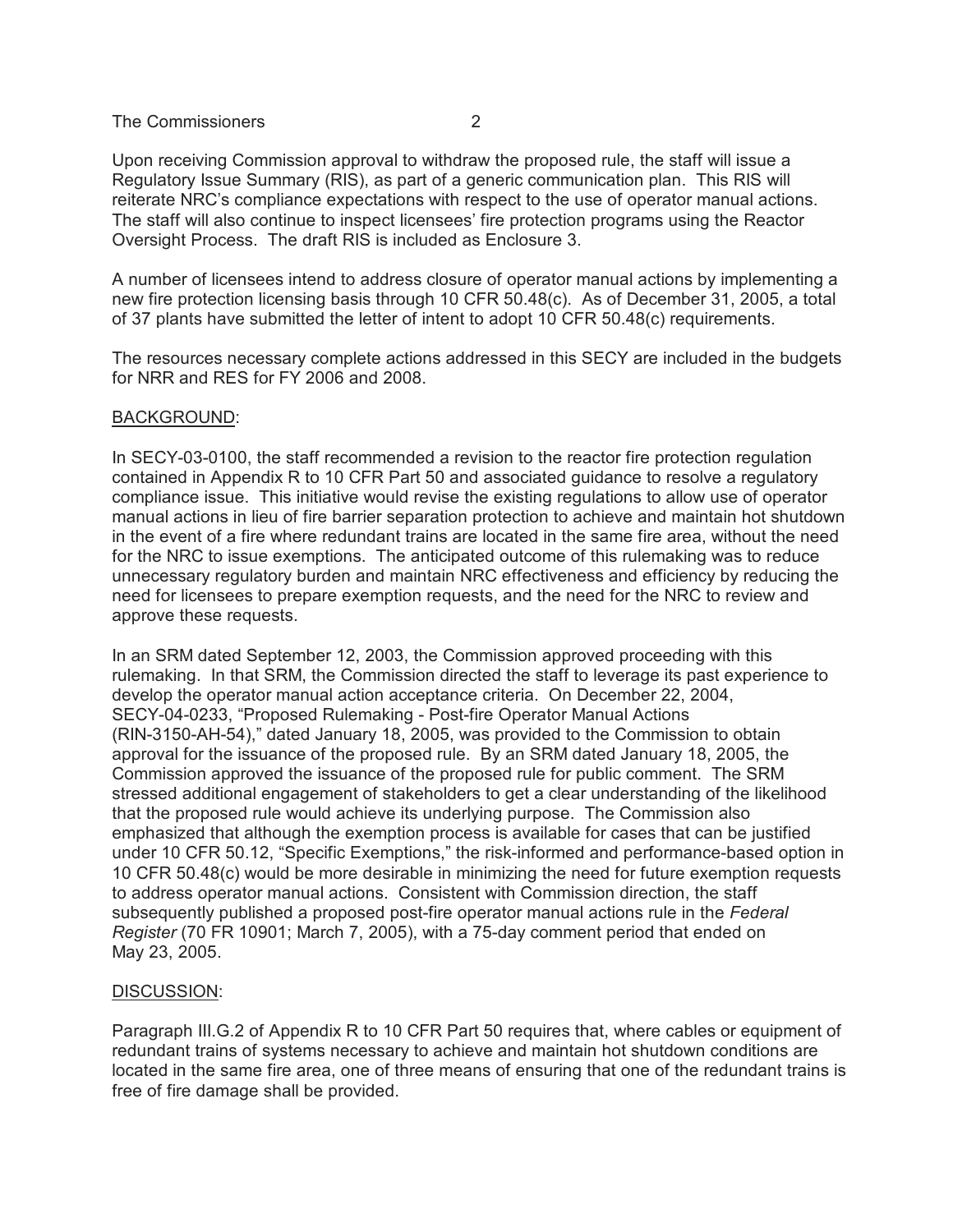Appendix R to 10 CFR Part 50 applies only to plants that received an operating license before January 1, 1979. Plants licensed after January 1, 1979, are not required to meet the requirements of Appendix R. For these plants, the staff reviewed the licensees' fire protection programs and commitments against the regulatory guidance in Branch Technical Position CMEB 9.5-1, "Guidelines for Fire Protection for Nuclear Power Plants," or NUREG-0800, "Standard Review Plan for the Review of Safety Analysis Reports for Nuclear Power Plants," (also referred to as the Standard Review Plan) which incorporated Appendix R requirements. Specific licensing basis information for these plants is usually contained in license conditions issued at the time of licensing. The proposed alternative set of requirements under the proposed rule would have applied to those plants that received an operating license before January 1, 1979.

As discussed in 70 FR 10901, the proposed rule contained a set of requirements which, when voluntarily adopted and implemented by licensees, would have provided an alternative option to satisfy and comply with paragraph III.G.2 of Appendix R. These requirements would have stipulated that use of operator manual actions would be allowed as a way to bring the plant to a hot shutdown condition in the event of a fire, provided that fire detectors and an automatic suppression system are installed in the fire area where redundant trains of safety systems are located and that the manual actions taken by the operators are feasible and reliable, and meet the required acceptance criteria in the proposed rule.

The acceptance criteria for the proposed rule were developed from operator manual actions guidance contained in Inspection Procedure (IP) 71111.05T, "Fire Protection (Triennial)." NEI endorsed the inspection guidance as reasonable acceptance criteria. In response to the Advisory Committee on Reactor Safeguards' (ACRS) comment regarding reliability of such feasible operator manual actions, the staff added a time margin criterion and codified the complete acceptance criteria to establish standards that would ensure feasible and reliable operator manual actions, and parameters used to conduct evaluations and inspections. The industry objected to some of the proposed rule acceptance criteria, most notably the time margin criterion, in addition to the requirement for automatic fire suppression as a defense-indepth approach for fire protection programs.

## Stakeholder Comments on the Proposed Rule

The staff received about 80 comments from 14 individuals and organizations in the areas of interest indicated in the proposed rule. Many of the industry responses were similar, but divergent views existed between industry and public stakeholders on the proposed rule. The significant comments are summarized in Section III of the attached *Federal Register* notice. All of the comments are discussed in detail in Enclosure 2 of this document, "Response to Public Comments on the Proposed Rule." Several of the key comments are highlighted below.

The proposed rule would have required fire detectors and an automatic fire suppression system where redundant trains of systems necessary to achieve and maintain hot shutdown conditions are located in the same fire area. Industry stakeholders and NEI stated that the requirement for an automatic fire suppression system is not necessary and installation of these systems would be costly, without a clear safety enhancement, and would likely result in exemption requests. The staff had previously concluded, and continues to maintain, that the fire detectors and automatic fire suppression system requirement in the proposed rule is fundamental to fire protection regulations and essential to ensure plant safety. The current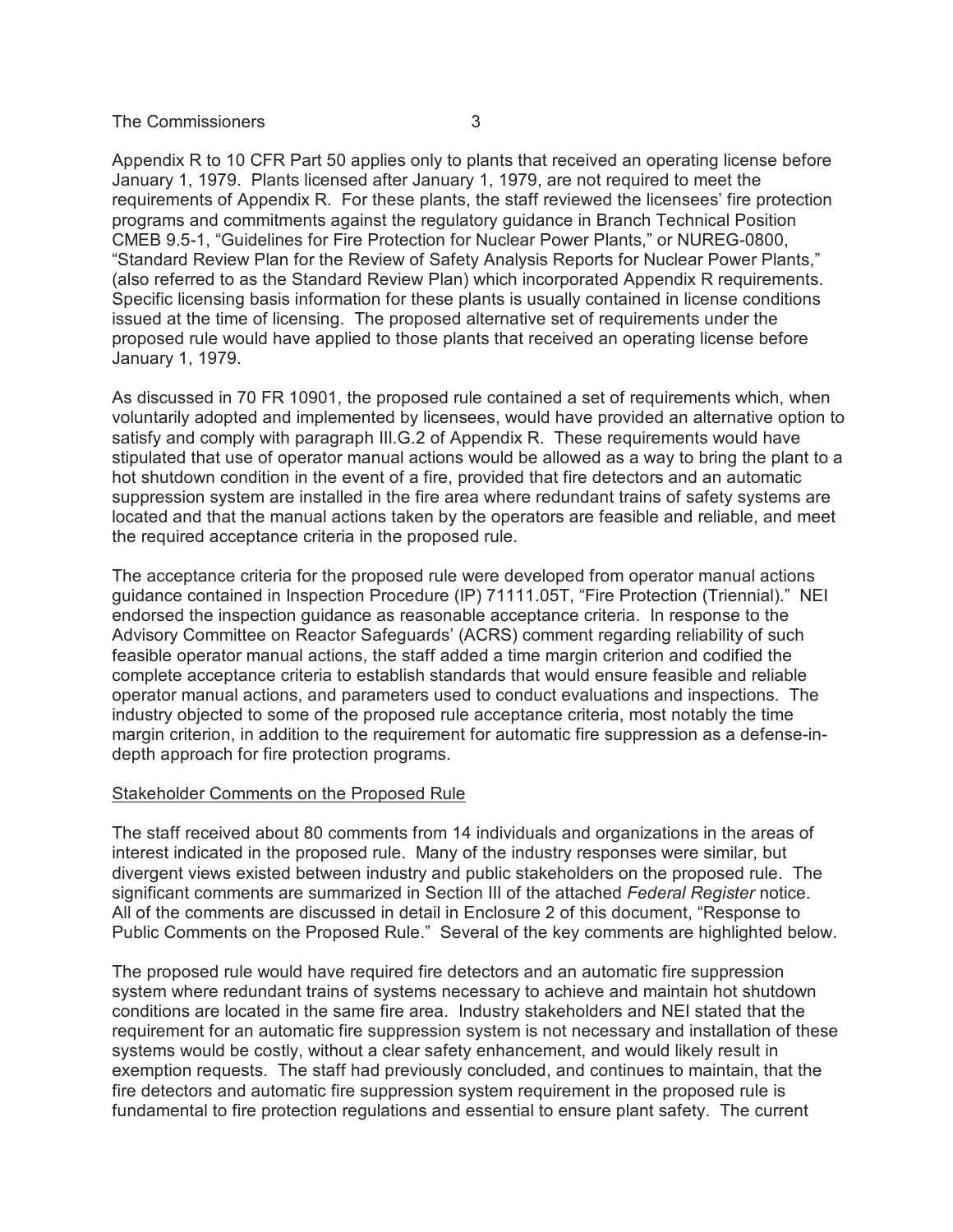requirements in paragraphs III.G.2(b) and (c) stipulate the use of fire detectors and automatic fire suppression when other protection means in paragraph III.G.2(a) cannot be met. Without substantial additional justification through case-specific review that can be provided by using the risk-informed and performance-based option in the fire protection regulation in 10 CFR 50.48(c), it is not reasonable to consider the implementation of operator manual actions without fire detectors and automatic fire suppression to ensure safety as a sufficient compliance option to paragraph III.G.2. Absent the requirement for fire detectors and an automatic fire suppression system, the proposed rule would negate the effectiveness of the current regulatory provisions in paragraphs III.G.2(a), (b), and (c), as well as paragraph III.G.3.

The proposed rule required an analysis of the postulated timeline that included a time margin to reasonably account for all important variables, including differences between the analyzed and actual conditions, and human performance uncertainties that may be encountered. Industry stakeholders stated that thermal hydraulic calculations and other analyses have inherent conservatism that accounts for time margin. They also objected to the time margin factor of 2, stating that it is arbitrary, unprecedented, and inconsistent with requirements for other plant programs, such as emergency operating procedures. The staff agrees that conservatism can be appropriately identified and quantified in thermal hydraulic calculations and other analyses to demonstrate adequacy of a time margin on a case-by-case basis. However, the staff believes that the time margin concept is important to successfully accomplish an operator manual action to ensure safe shutdown of the plant. With respect to the time margin factor of 2, the staff recognizes, upon review of public comments, that a one-size-fits-all factor did not recognize the variability of the circumstances and conditions for the use of operator manual actions. The staff determined that a flexible range of approaches to implement the time margin concept may be more appropriate. The possible approaches are justifying that uncertainties are adequately accounted for via conservatism in existing analyses, or accounting for uncertainties by adding a time margin sufficient for the circumstances. These approaches will be incorporated into staff review guidance documents if the proposed rule does not move forward.

Several industry stakeholders continue to claim that the proposed rule is a backfit and that NRC guidance has allowed the use of operator manual actions to protect redundant safe shutdown trains. The staff disagrees with the industry's claims. Operator manual actions to demonstrate compliance with paragraph III.G.2 of Appendix R are not listed as an acceptable means of ensuring that one of the trains is free of fire damage. Consequently, unless alternative or dedicated shutdown capability is provided, redundant trains credited for post-fire safe shutdown and located in the same fire area must be protected under paragraph III.G.2 without the use of operator manual actions, unless the NRC has issued an approved exemption for the use of operator manual actions.

Comments received from public interest groups and individuals generally stressed the need for the NRC to maintain the current fire protection of safe shutdown regulation. The Union of Concerned Scientists and the Nuclear Information and Resource Service stated that they agree with the staff's recommendation to withdraw the proposed rule.

Representatives from the Nuclear Energy Institute (NEI) and other industry members stated that implementation of the proposed rule would require exemption requests for a large number of licensees, which would undermine the Commission's expected improvement in regulatory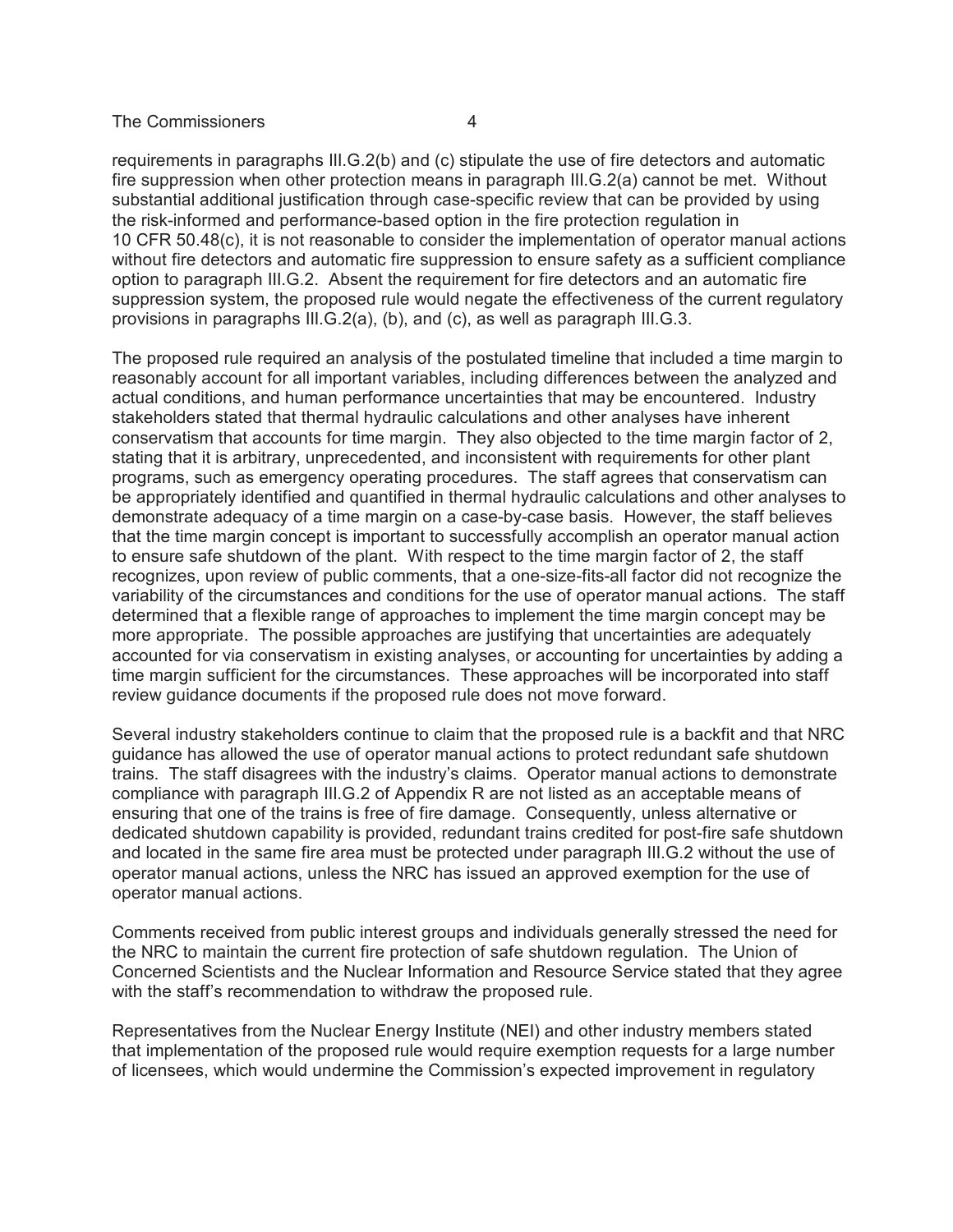effectiveness and efficiency to avoid the need for licensees to prepare exemption requests, as stated in SECY-03-0100. The proposed rule was developed with the expected outcome that only a few licensees would actually require the Nuclear Regulatory Commission (NRC) review and approval for exemption from the new regulatory requirements. However, upon assessing stakeholder comments, it is apparent that only a limited number of licensees may be able to fully satisfy the new regulatory requirements. Others would need an exemption from an automatic fire suppression requirement, specific acceptance criterion for operator manual actions, or a combination thereof. The staff agrees with stakeholders that the proposed rule's outcome would be inconsistent with the Commission expectation as discussed in SECY-03-0100 and the staff requirements memorandum (SRM) for SECY-04-0233.

Although licensees continue to have the option of submitting exemption requests to the NRC under 10 CFR 50.12, the Commission does not view exemption requests as the preferred option to compliance, as made clear in the Commission's SRM related to SECY-04-0233. The proposed rule would also not satisfy the Commission's preferred option to compliance. It is clear that the proposed rule should not be promulgated because one of the primary purposes for the rulemaking and the Commission's preferred option is not met. Therefore, the staff recommends withdrawal of the proposed rule.

## Closure Plan

Licenses have three options to meet the requirements of the current fire protection safe shutdown regulations when redundant trains are located in the same fire area:

- Comply with the existing requirements as set forth in paragraph III.G.2 or III.G.3.
- Adopt the risk-informed, performance-based approach of National Fire Protection Association (NFPA) Standard NFPA 805, "Performance-Based Standard for Fire Protection for Light Water Reactor Electric Generating Plants, 2001 Edition," through
- 10 CFR 50.48(c),
- Justify use of an operator manual action via a plant-specific exemption request.

Should the Commission approve the withdrawal of the proposed rule, the staff plans the following actions as part of the closure plan after withdrawal of the proposed rule.

The staff proposes to terminate the enforcement discretion guidance contained in Enforcement Guidance Memorandum (EGM) 98-02, "Enforcement Guidance Memorandum—Disposition of Violations of Appendix R, Sections III.G and III.L Regarding Circuit Failures," Revision 2, issued in February 2000 (incorporated into Enforcement Manual section 8.1.7.1), six months after the *Federal Register* publication date of Commission's intent to withdraw the operator manual actions rulemaking. The rationale for a six-month continuation is to provide a reasonable amount of time for those licensees that have implemented feasible and reliable operator manual actions as compensatory measures to initiate corrective actions.

Some licensees could be significantly affected if the proposed rule is withdrawn because they rely on large numbers of unapproved operator manual actions, have not taken corrective actions, and expected the final rule to bring them into compliance. Some of these licensees may determine that NFPA 805 is a viable corrective action option. Other licensees may initiate actions to comply with III.G.2 or III.G.3, or submit exemption requests, but may not have those corrective actions completed in the six-month continuation of the enforcement discretion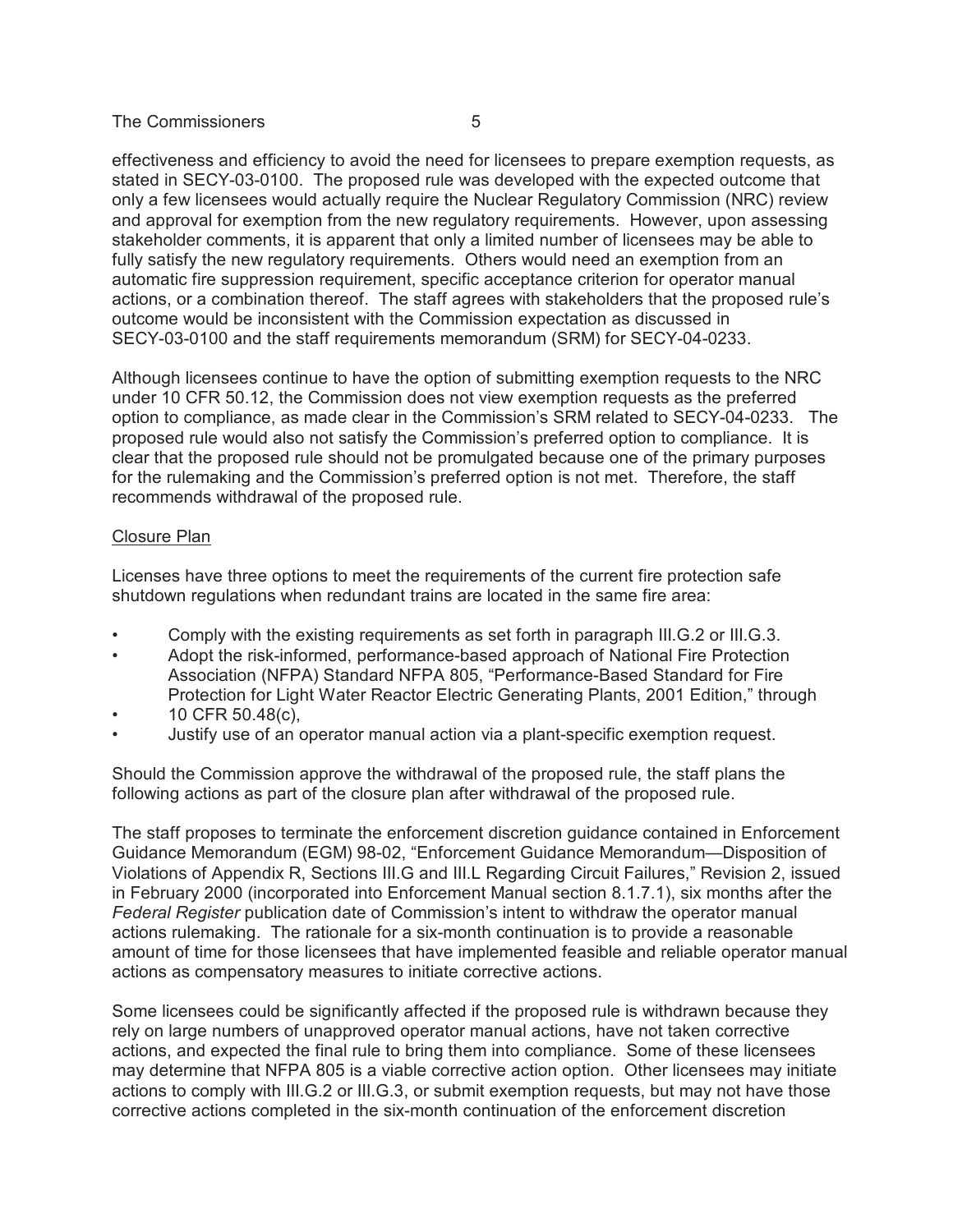guidance in EGM 98-02. In any case, the staff expects that all licensees will need to either initiate corrective actions or initiate adoption of NFPA 805 within the six-month continuation of enforcement discretion. The staff expects completion of the corrective actions in a timely manner consistent with RIS 2005-20, "Revision to Guidance Formerly Contained in NRC Generic Letter 91-18," dated September 26, 2005, and completion of the transition to NFPA 805 consistent with the licensee's transition schedule.

The staff plans to update Standard Review Plan (SRP) Section 9.5.1, "Fire Protection Program" (NUREG-0800), to address post-fire operator manual actions acceptance guidance. The staff will leverage draft regulatory guide DG-1136, "Demonstrating the Feasibility and Reliability of Operator Manual Actions in Response to Fire," dated February 2005, to update the SRP.

The staff plans to revise Inspection Procedure (IP) 71111.05T, "Fire Protection (Triennial)," to remove references to the proposed rule and to reflect the current Appendix R requirements without the option for operator manual actions under paragraph III.G.2, unless the licensee has obtained an approved exemption request.

The staff intends to finalize and issue the enclosed draft RIS shortly after the publication of the Commission's approval of the staff's recommendation that reiterates NRC's compliance expectations with respect to the use of operator manual actions and advises the licensees of the expiration of the enforcement discretion guidance in EGM 98-02. The RIS discusses exemption requests, compensatory measures, and corrective actions pertaining to operator manual actions.

The staff will continue to ensure safety and compliance through inspections of licensees' fire protection programs using the Reactor Oversight Process.

## Contents of the Withdrawal of the Proposed Rule Package

This package includes the *Federal Register* notice of withdrawal of Commission rulemaking activity (Enclosure 1), the staff's response to the public comments on the proposed rule (Enclosure 2), and the draft RIS for information (Enclosure 3).

# COMMITMENTS:

Listed below are the actions or activities committed to by the staff in this paper.

- 1. The withdrawal notice (Enclosure 1) will be published in the *Federal Register*:
- 2. SRP Section 9.5.1, "Fire Protection Program" (NUREG-0800), will be updated with postfire operator manual actions guidance by the end of calendar year 2007.
- 3. Inspection Procedure (IP) 71111.05T, "Fire Protection (Triennial)", will be revised shortly after the *Federal Register* notice withdrawing the Commission rulemaking activity.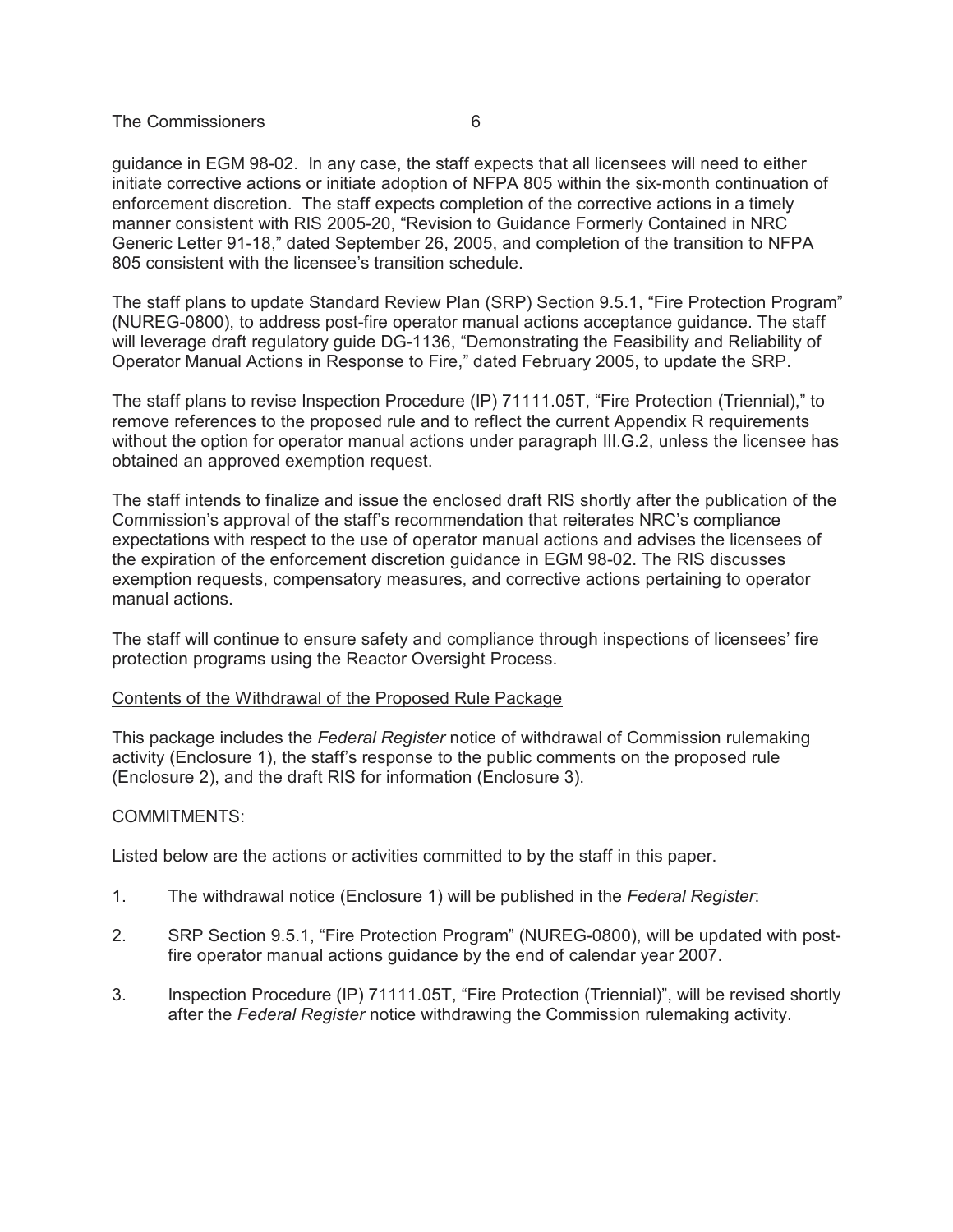- 4. The draft RIS (Enclosure 3) will be finalized and issued shortly after the *Federal Register* notice withdrawing the Commission rulemaking activity to convey NRC expectations and desires to achieve regulatory stability in fire protection regulation and advise licensees of the withdrawal of the enforcement discretion guidance contained in EGM 98-02.
- 5. A press release will be issued by the Office of Public Affairs when the withdrawal of the Commission rulemaking activity is filed with the Office of the Federal Register.
- 6. The appropriate Congressional committees will be informed.

## RECOMMENDATION:

The staff recommends that the Commission approve withdrawal of the proposed rule, "Fire Protection Program Post-Fire Operator Manual Actions," by publication of a notice of withdrawal in the *Federal Register*.

## RESOURCES:

The staff estimated resources to develop and finalize revisions to SRP 9.5.1 by the end of calendar year 2007 are as follows: For NRR: 0.2 FTE in FY 2006 and 0.2 FTE in FY 2007 and for RES: \$100K and 0.1 FTE in FY 2006 and 0.1 FTE in FY 2007. The resources to finalize the RIS and IP 71111.05T are 0.2 FTE for NRR in FY 2006. These resources have been included in the budgets for NRR and RES for FY 2006 and FY 2007.

#### COORDINATION:

The Office of the General Counsel has no legal objection to this paper. The Office of the Chief Financial Officer has reviewed this Commission paper for resource implications and has no objections. In a letter dated November 18, 2005, the Advisory Committee on Reactor Safeguards concurred with the staff's approach.

/RA/

Luis A. Reyes Executive Director for Operations

Enclosures:

- 1. Draft *Federal Register* Notice
- 2. Response to Public Comments on the Proposed Operator Manual Actions Rule
- 3. Draft Regulatory Issue Summary